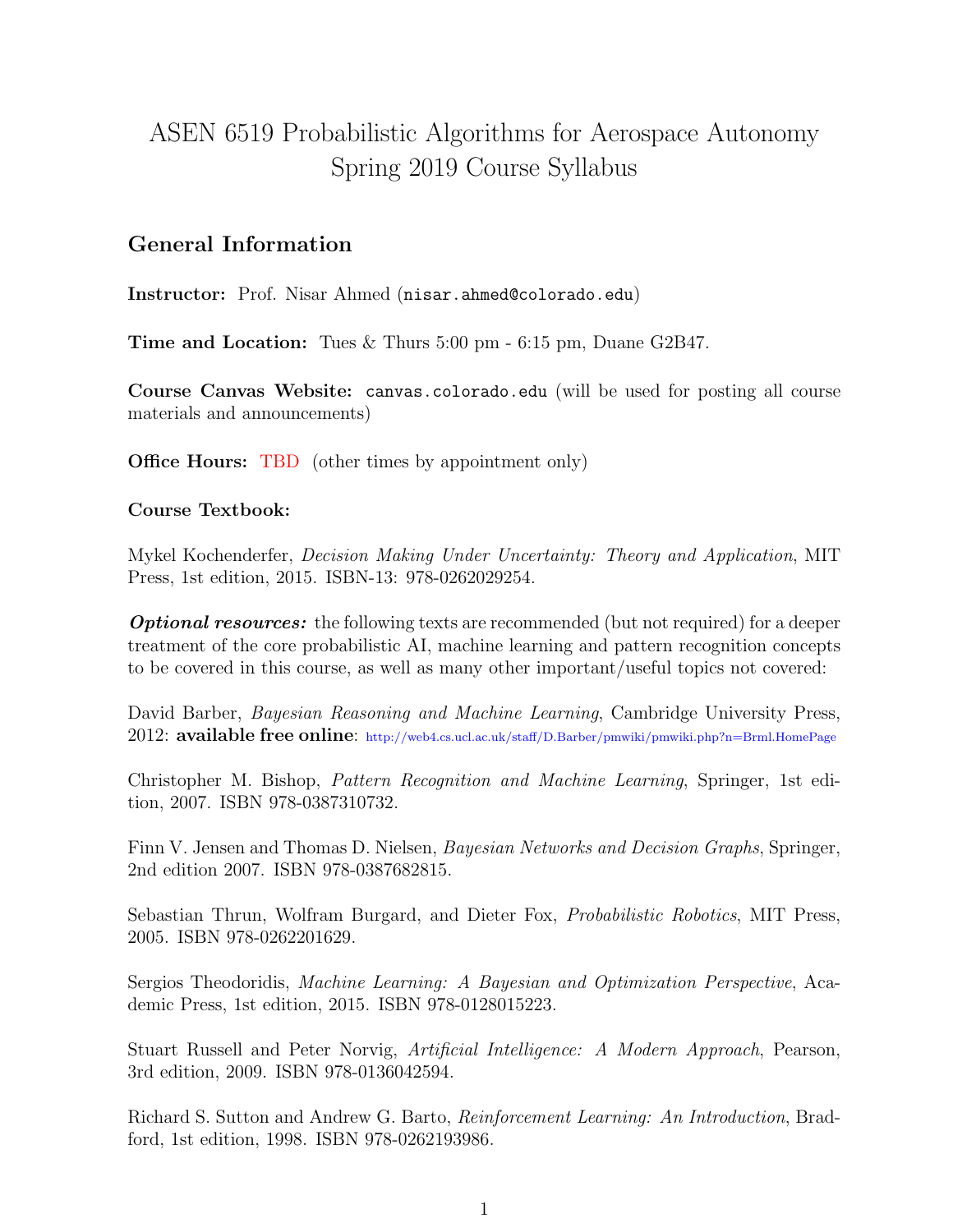## Course Details

Description Autonomous systems learn, adapt, and make decisions under uncertainty. Probabilistic algorithms for machine learning and decision-making are crucial for modern autonomous robotic and unmanned aerospace systems, and are being adopted by many other engineering/science disciplines as well. This advanced graduate course will provide an introduction to modern probabilistic machine learning and AI techniques that allow autonomous systems to make decisions under uncertainty. As this course is designed with aerospace engineering graduate students in mind, it will present topics from a rigorous engineering viewpoint (as opposed to a more conventional rigorous computer science perspective) and build on fundamental knowledge of probability, estimation and control theory, with a strong emphasis on applications via programming exercises/projects and discussions of current research. Major topics to be covered include:

- probabilistic graphical models and applications (hidden Markov models, Bayes nets, and others such as Markov random fields, decision graphs, Bayesian nonparametric models, etc. as time permits);
- model learning and parameter estimation for decision making and pattern recognition applications;
- inference methods: exact methods for basic probabilistic models and commonly used approximate methods for more complex models (Monte Carlo);
- sequential decision making and dynamic programming: Markov decision processes (MDPs) and partially observable MDPs (POMDPs);
- reinforcement learning and related topics, e.g. multi-armed bandits, inverse reinforcement learning;
- survey of advanced/current research topics (as time and interest permits): deep learning and neural networks; fully Bayesian inference and learning techniques; probabilistic programming; human-autonomy interaction and explainable/introspective AI.

While these concepts will be covered in a mathematically rigorous way, students will apply these concepts to application problems developed from their own research. Students will develop their own software that could, for instance, serve as the basis for decisionmaking on board an unmanned ground robot, air vehicle, spacecraft, or other application platform/system that connects to their own research problems. Students will be expected to develop and refine their project application throughout the semester, by incorporating course material into their problem and culminating in a short final project presentation and report. Toward the latter part of the course, students will also lead discussions of work from leading robotics, machine learning, and AI conferences and journals.

Prerequisites: Previous coursework in probability/statistics at least at level of ASEN 5044: Statistical Estimation for Dynamical Systems is required; formal linear algebra and control theory at least at level of ASEN 5014: Linear Control Systems highly recommended. Students must be comfortable with a technical programming language for software exercises and projects (e.g. Matlab/Octave, Python, C/C++, C#, Java, Julia, R, or similar).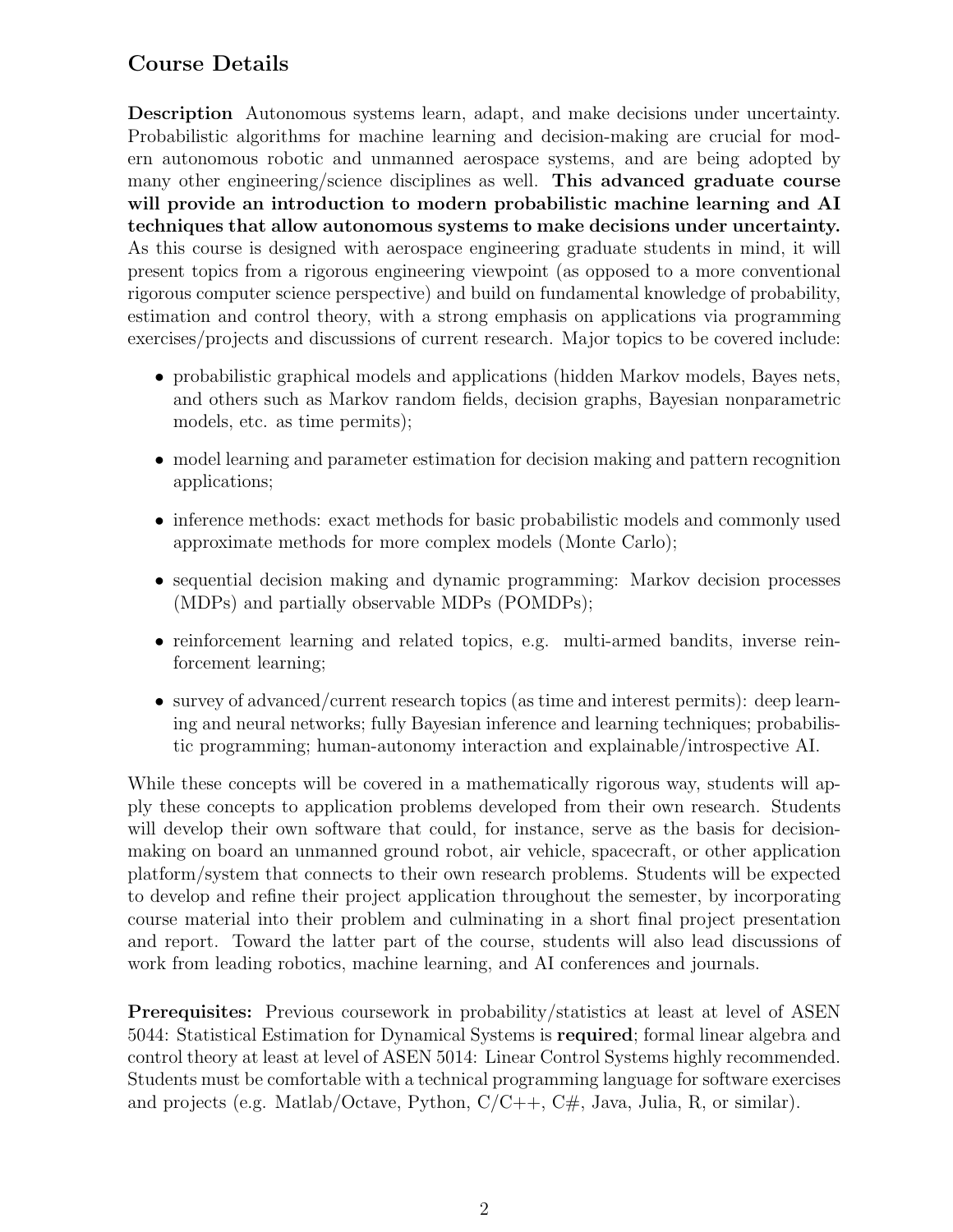Grading and Project Assignments Course work will largely be project-oriented. There will be no exams. Several required topical exercises related to the lectures will be posted to ensure that students demonstrate understanding of the course material, as well as to provide periodic feedback and guidance as students try to integrate/explore concepts into their final projects. These exercises will consist of short theoretical and programming problems for toy applications, as well as questions to guide the development of final project applications. All exercises will be graded on a binary 'satisfactory'  $(S)/$ 'unsatsifactory'  $(U)$ scale. To receive full credit for these, students must submit and receive a 'satisfactory' grade on at least 3 out of the 5 exercises to be posted. Students will be allowed to resubmit 'unsatisfactory' assignments for a regrade, as long as the initial assignments are submitted in a timely manner. Exercises are expected to be posted every other week, to coincide with major lecture topics being covered around that time. The final project will be developed over the course of the semester via the exercises. Students have the option of working together in groups of two (max) on the exercises and the final project if they so choose, though some level of individual contributions/work will be expected on group projects. In any case, students are highly encouraged to collaborate with one another and to constantly think about how best to connect course material to their own research.

**Grading breakdown:** exercises:  $20\%$ ; final project:  $60\%$  ( $30\%$  in class presentation + 30% report); class participation: 20%. Note that any group exercise submissions and final project submissions will result in the same grade for both group members.

Benefits and Learning Objectives This course will enable students to:

- 1. combine knowledge of probability and statistics with engineering/science domain knowledge to formulate mathematically sound models of uncertain dynamical systems and autonomous decision making problems;
- 2. identify and design algorithms that enable autonomous learning, inference and decision making with probabilistic models, and explain their similarities/differences.
- 3. define, explain and demonstrate the importance of fundamental tools, including (but not limited to): probabilistic graphical models; point estimation and maximum likelihood techniques; fully Bayesian and Monte Carlo inference/learning methods; dynamic programming; MDPs/POMDPs; reinforcement learning;
- 4. identify and explain strengths/weaknesses of state of the art autonomous reasoning algorithms;
- 5. develop and implement software to simulate and evaluate the performance of autonomous agents for real-world/research applications.

| $\text{Week}(s)$ | <b>Topic</b>                                                                           |
|------------------|----------------------------------------------------------------------------------------|
|                  | Course intro & overview                                                                |
| $1 - 2$          | Probabilistic graphical models: HMMs, Bayesian Nets, etc.                              |
| $2 - 4$          | Basic inference techniques and maximum likelihood parameter learning                   |
| $5 - 8$          | Online decision making under uncertainty: MDPs, POMDPs                                 |
| $8 - 10$         | Reinforcement Learning                                                                 |
|                  | SPRING BREAK                                                                           |
| $11 - 15$        | Fully Bayesian inference/learning and other advanced topics; final project short talks |

#### Tentative Course Schedule